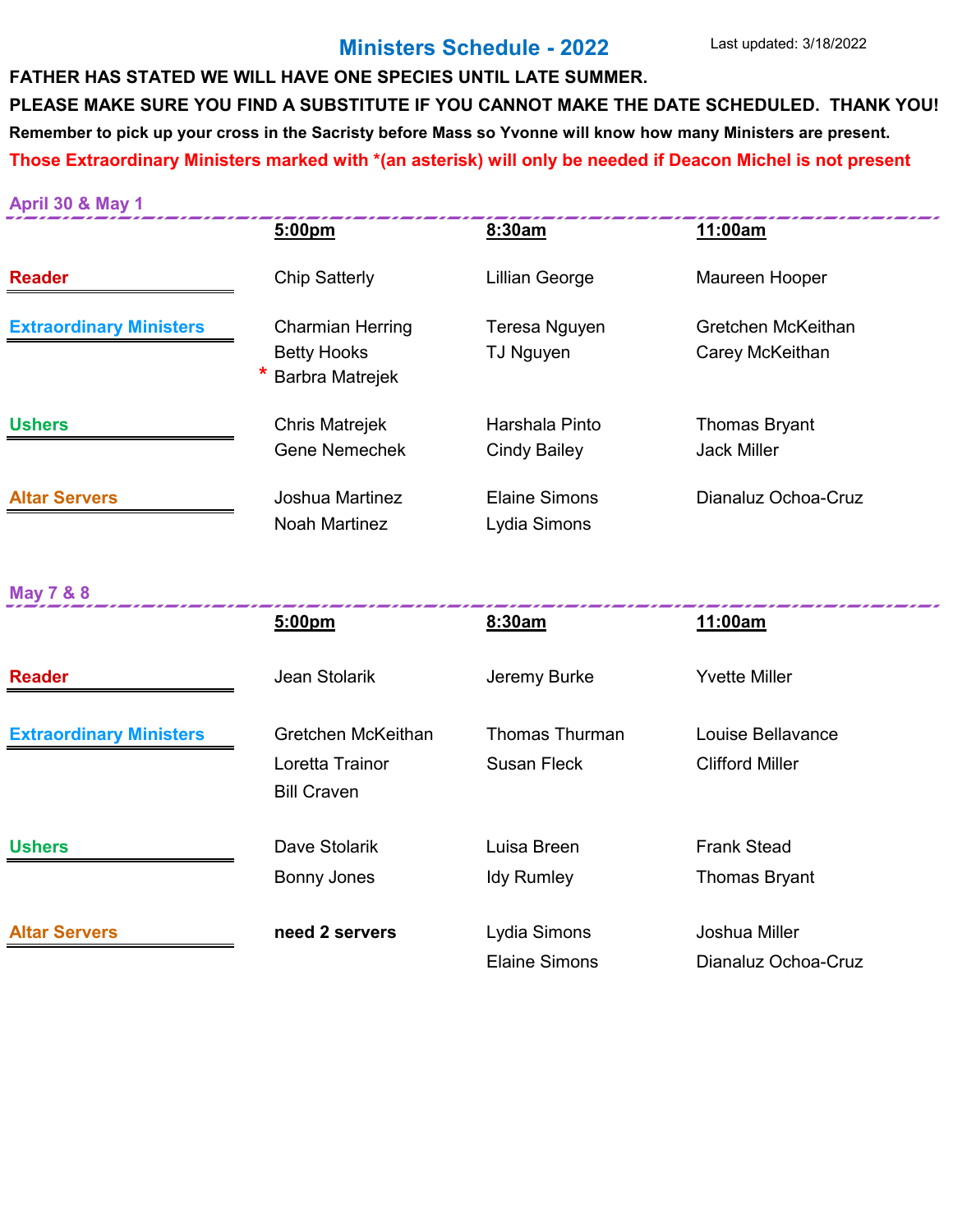#### **Ministers Schedule - 2022**

# **FATHER HAS STATED WE WILL HAVE ONE SPECIES UNTIL LATE SUMMER. PLEASE MAKE SURE YOU FIND A SUBSTITUTE IF YOU CANNOT MAKE THE DATE SCHEDULED. THANK YOU! Remember to pick up your cross in the Sacristy before Mass so Yvonne will know how many Ministers are present. Those Extraordinary Ministers marked with \*(an asterisk) will only be needed if Deacon Michel is not present**

**May 14 & 15**

|                                | 5:00pm                                                           | 8:30am                                   | 11:00am                                    |
|--------------------------------|------------------------------------------------------------------|------------------------------------------|--------------------------------------------|
| <b>Reader</b>                  | Al Germann                                                       | <b>Ryan Simons</b>                       | <b>Clifford Miller</b>                     |
| <b>Extraordinary Ministers</b> | JoAnn O'Sullivan<br>Jean Stolarik<br>Loretta Trainor             | <b>Lillian George</b><br>Debra Simons    | Maureen Hooper<br><b>Tim Winks</b>         |
| <b>Ushers</b>                  | <b>Tony Belliotti</b><br><b>Paul Farris</b>                      | <b>Scott Fleck</b><br><b>Bonny Jones</b> | <b>Eileen Carter</b><br><b>Jack Miller</b> |
| <b>Altar Servers</b>           | need 2 servers                                                   | Lydia Simons<br><b>Elaine Simons</b>     | Joshua Martinez<br><b>Noah Martinez</b>    |
| May 21 & 22                    |                                                                  |                                          | Damian Alonso-Gutierrez                    |
|                                |                                                                  |                                          |                                            |
|                                | 5:00pm                                                           | 8:30am                                   | 11:00am                                    |
| <b>Reader</b>                  | <b>Brian Lynch</b>                                               | Norma Tedera                             | Gretchen McKeithan                         |
| <b>Extraordinary Ministers</b> | <b>Charmian Herring</b><br><b>Chip Satterly</b><br>Joan Satterly | Tom Boylan<br>Marie Boylan               | Carey McKeithan<br>Louise Bellavance       |
| <b>Ushers</b>                  | <b>Marle Fuentes</b><br>Al Germann                               | <b>Cindy Bailey</b><br>Harshala Pinto    | <b>Thomas Bryant</b><br><b>Frank Stead</b> |